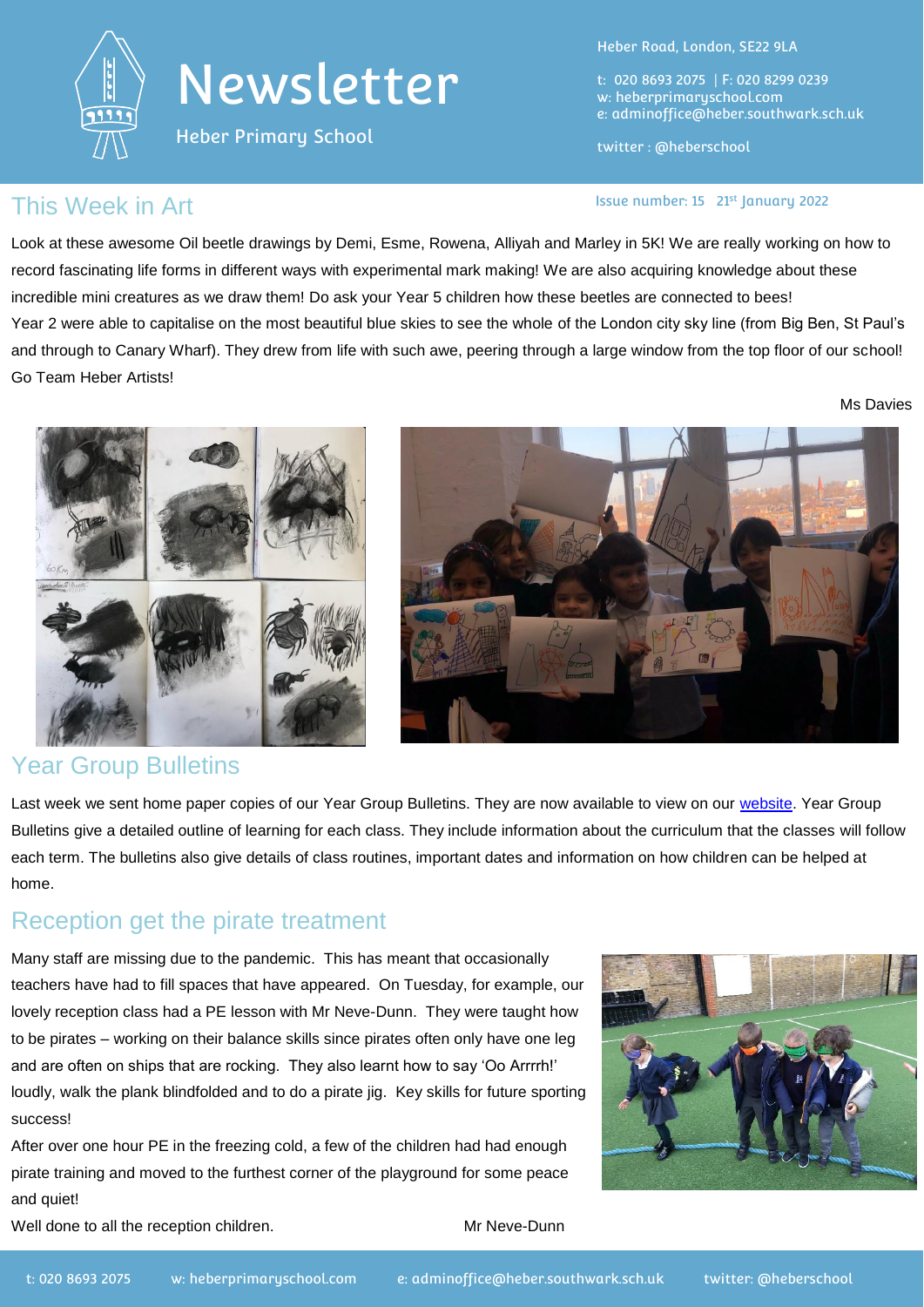

Heber Primary School

Heber Road, London, SE22 9LA

t: 020 8693 2075 | F: 020 8299 0239 w: heberprimaryschool.com e: [adminoffice@heber.southwark.sch.uk](mailto:adminoffice@heber.southwark.sch.uk)

twitter : @heberschool

## Autism Support

The Inclusion Team here at Heber wanted to draw your attention to a couple of great resources available for you to access in the coming months. The first one is a webinar around girls with autism. This will be held on Wednesday  $26<sup>th</sup>$  January 2022 from 10-11am. To register, please go to the following link: [Autism and Girls Live Webinar](https://www.witherslackgroup.co.uk/resources/autism-and-girls-live-webinar/?utm_campaign=Autism%20%26%20girls&utm_content=192874311&utm_medium=social&utm_source=facebook&hss_channel=fbp-476952742329200)

The Southwark Autism Team are also running some terrific informal and very friendly coffee mornings with Blagoje Vucinic (Mr B). Please find the details below:

This is an opportunity for parents of children with Autistic Spectrum Disorder (ASD) to ask questions about the diagnosis, to discuss practical strategies for meeting the needs of your children, to meet other parents, to share information and experiences or simply just to listen.

In accordance with the Covid-19 precautionary measures, we have a limited number of spaces, so please do register your interest to attend, via email or phone to secure your place. This will also avoid any disappointment. Please arrive ten minutes before the event to sign in. Please be advised that in accordance with the Covid-19 Government recommendations, in case we are not able to meet in person, we will organise a virtual meeting on the same time and date as shown below. To book your place please complete the registration form:<https://forms.office.com/r/TzbkLcJHhj>

| <b>School</b>                             | <b>Address</b>                                           | Date                       | Time            |
|-------------------------------------------|----------------------------------------------------------|----------------------------|-----------------|
| Southwark Park Primary School             | 383 Southwark Park Rd SE16 2JH                           | 4th February 2022          | $9:30 - 11:30$  |
| St George's CoE Primary School            | Coleman Road SE5 7TF                                     | 10th March 2022            | $9:30 - 11:30$  |
| St Joseph's Catholic Primary School       | Little Dorrit Court, Redcross Way<br>SE <sub>1</sub> 1NJ | 29th April 2022            | $9:15 - 11:15$  |
| John Donne Primary School                 | 24th May 2022<br>Wood's Rd SE15 2SW                      |                            | $9:30 - 11:30$  |
| <b>Charles Dickens Primary School</b>     | Toulmin St, London SE1 1AF                               | 14 <sup>th</sup> June 2022 | $9:15 - 11:15$  |
| St Johns & St Clements CoE Primary School | Adys Road, SE15 4DY                                      | 12 <sup>th</sup> July 2022 | $10:00 - 12:00$ |

| <b>House Points</b> | <i>vided we fall</i><br>ar ive can bigi<br>ING HALLES<br><b>Ndume</b> | <b>Valdez</b> | <b>COLOUR</b><br>LUE IS THE<br>MUTR GNING UV<br><b>Mycroft</b> | Rigal |
|---------------------|-----------------------------------------------------------------------|---------------|----------------------------------------------------------------|-------|
| <b>Weekly Total</b> | 283                                                                   | 288           | 263                                                            | 276   |
| <b>Term Total</b>   | 1055                                                                  | 1076          | 1043                                                           | 1072  |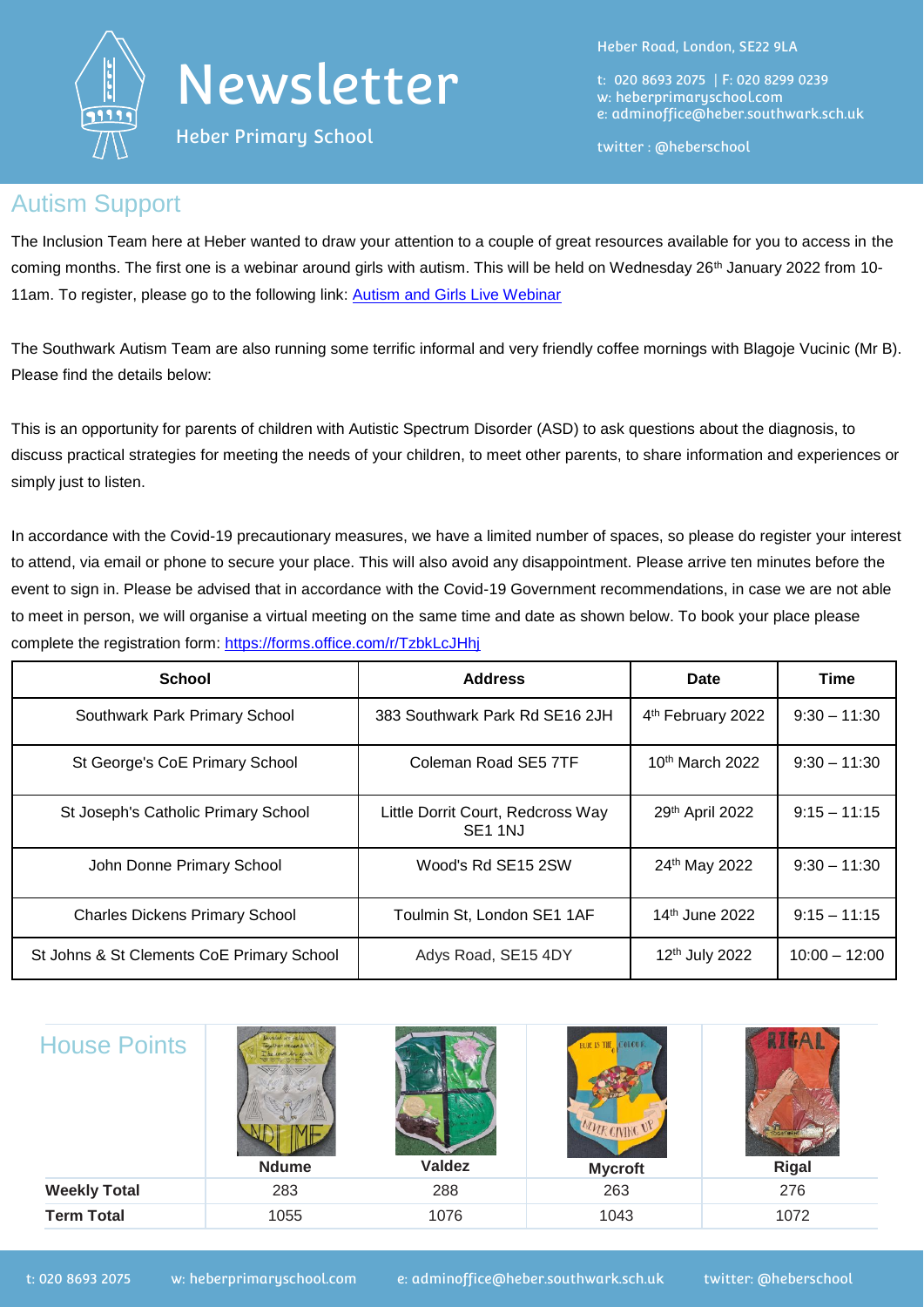

## Newsletter

Heber Primary School

Heber Road, London, SE22 9LA

t: 020 8693 2075 | F: 020 8299 0239 w: heberprimaryschool.com e: [adminoffice@heber.southwark.sch.uk](mailto:adminoffice@heber.southwark.sch.uk)

twitter : @heberschool

### Year 2 Immersion Day

#### **Topic: Would The Great Fire of London happen today?**

We launched the topic on Monday by designing and building a recreation of 17<sup>th</sup> Century London. We learnt about the style of houses that people were living in when the Great Fire of London happened in 1666. The houses were made from a timber framework and with wattle and daub. This style of house is called Tudor (although it was now the Stuart era.) We looked at drawings from the time and photographs of Tudor houses that are still around today. We then drew a design to create our own 17<sup>th</sup> century house.

In the second session we became Jacobean builders and built our own houses in the 17<sup>th</sup> century style. We made sure we included all the key features such as the timber framework, the wattle and daub walls, the many paned windows, the tall roofs and the jetty between the bottom and top floor. We then created our own 1666 London in the hall.

We finished the day with a drama session. First we discussed why the fire spread so easily in 1666 (the buildings were close together and made of flammable materials) Then our teacher read us an account by a fireman of the Great Fire. And we acted out the events (including passing the leather buckets full of water and squirting at the fire with our fire extinguishers!) Finally, we compared fire equipment from then with fire equipment today.



## Heber Road Closure – Help Needed!

We are so grateful to the parents and carers who are helping to keep our road safe at drop off and pick up times. The success of this scheme depends on us having enough parent volunteers to manage the barriers as the school doesn't have the staffing to handle this and especially at the moment when we have so much staff absence to cover.

If you can offer 20 minutes, even just one day a week, at drop-off or collection time to manage a barrier, please contact [jchild@heber.southwark.sch.uk](mailto:jchild@heber.southwark.sch.uk) We are short of volunteers with immediate effect so please get in touch if you can help.

Please remember to let us know if you are booked to manage a barrier but can't make it, so we can arrange for a reserve volunteer to help.